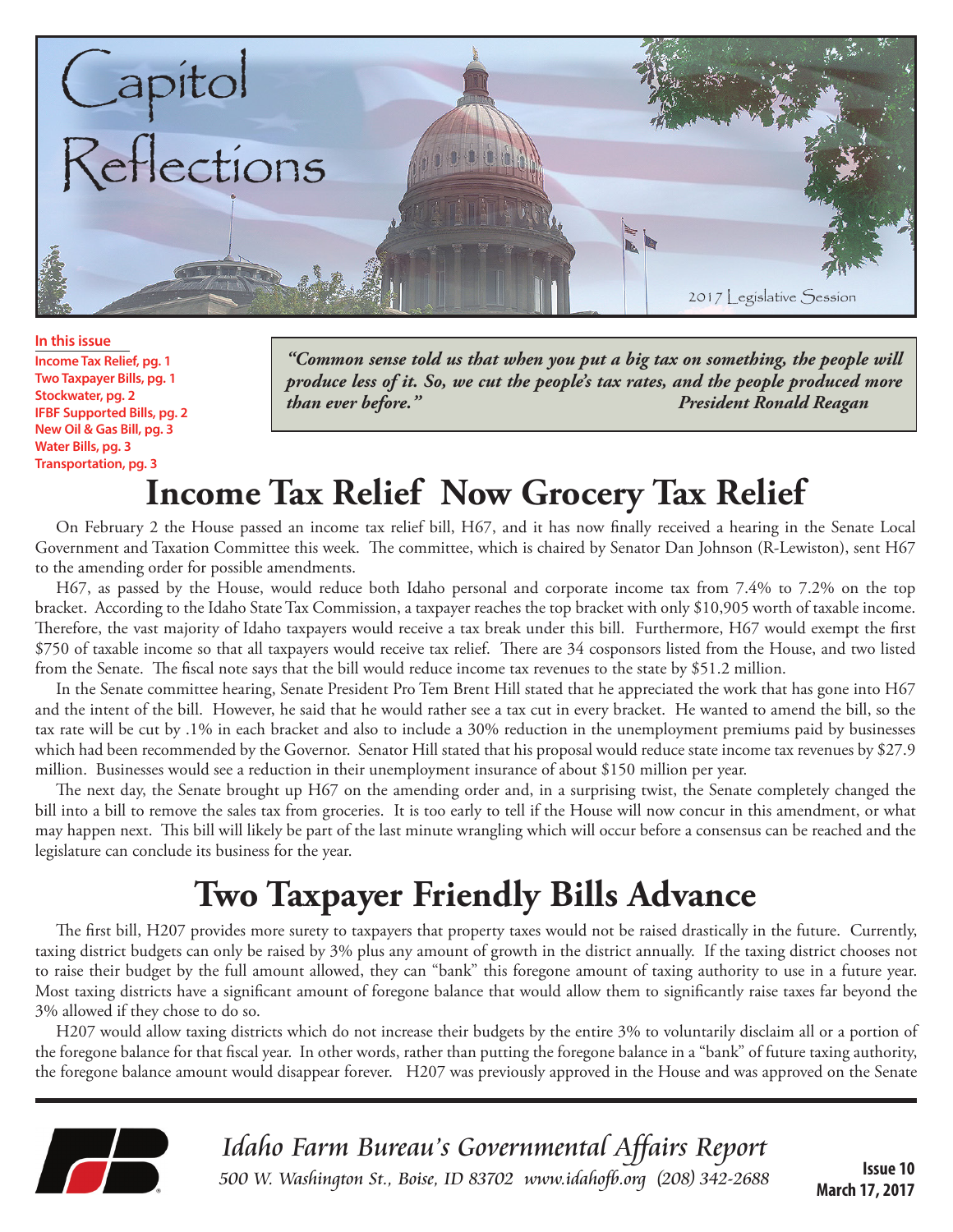floor this week. It will now go to the Governor for his signature. H207 was sponsored by Reps Steven Harris and Mike Moyle in the House and Senator Jim Rice in the Senate. **IFBF supports H207**.

The second bill, H270 would prohibit local taxing districts from using taxpayer funds to influence the outcome of bond or levy elections. This bill has been carefully crafted to ensure that elected officials can still express their opinions, and they are not in any way prohibited from providing information about the bond or levy measures such as what the money would be used for, or how much it would cost the average taxpayer.

The concept is pretty simple as included in the text of the bill: "the Legislature finds that it violates the public trust to have dedicated governmental resources diverted to direct the outcome of an election." When a school district uses their copy machine and paper and sends a mailing using district funds urging taxpayers to support a bond that taxpayers may not agree with, that is an unfair advantage that the opponents do not have.

The taxing district can organize a citizens' committee that supports the measure and promotes it to taxpayers just like opponents now have to do. Opponents of these measures must not only raise funds to get their message out, but they must also compete with their own tax money to do so. Citizens expect their tax dollars to be used for the services they were promised, not to be diverted to electioneer for measures with which they may not agree.

H270 has passed the House and will now move to the Senate for a hearing in the Senate State Affairs Committee chaired by Senator Jeff Siddoway (R-Terreton). As you can imagine, local governments and school districts are adamantly opposed to this bill. They want to maintain their unfair advantage in using taxpayer funds to promote bonds or levies. We encourage Farm Bureau members to contact their Senators and support this bill. **IFBF supports H270.**

### **Stockwater Bills Go To Governor**

This week both S1111 and S1101 were approved in the House Resources Committee and then by the full House in a unanimous vote. Both have now been delivered to the Governor for his signature. After ten long years, this important legal precedent will finally be placed into Idaho Code prohibiting federal agencies from owning stockwater rights unless they actually own livestock and put the water to beneficial use. We appreciate Senators Harris and Brackett and Representative Boyle for sponsoring these important bills. We are especially grateful to both Tim Lowry and Paul Nettleton for traveling to Boise to testify in both the House and Senate. **IFBF supports S1111 and S1101**.

It is now imperative that the Legislature finish the job and appropriate money to pay the attorneys who won this important legal precedent. The state refused to do its job to protect Idaho water when this issue first arose during the SRBA. Unfortunately, not only did the state refuse to assist the ranchers in their fight against the federal government over their water rights, but the state actually assisted the federal government in their attempts to steal water from the Idaho citizens. This egregious behavior must be rectified. If it were not for two intrepid ranchers standing alone against the federal government, Idaho would have lost a significant amount of its sovereignty over its own water. Now is the time to finish this job.

#### **Advancing Bills Supported by Farm Bureau**

This can be an extremely busy and sometimes legislatively dangerous time during any legislature. Time is short and much is left to be done. Lots of mischiefs can happen. The hearing schedule is sometimes advanced, bills fast-tracked within legislative rules and it is easy to lose track of issues because of the increased and confusing pace.

Fortunately, this has not been the case with a number of pieces of legislation being supported by Idaho Farm Bureau. Here's a quick progress report:

S1118: Sen. Jeff Siddoway's (R-Terreton) bill allows landowners who take deer, elk or antelope in depredation control actions (Fish and Game kill permits) to keep up to two animals for personal use. The bill passed the House Resources Committee Wednesday of this week and is now before the House for consideration. **IFBF policy #84 Fish and Game Department says ". . .**  *Emergency depredation permit holders should have the option to retain possession of harvested animals."*

H169, H170, and H171: these bills were brought by Norm Semanko, Idaho Water Users Association Executive Director/General Counsel, and address different aspects of restricting introduction or reintroduction of any aquatic or terrestrial species above the Hells Canyon Hydroelectric Project. H169 requires legislative approval of any effort to introduce or reintroduce species in the state of Idaho by any agency or entity, state or federal, however constituted. H170 clarifies Idaho law to express that introduction or reintroduction of any aquatic or terrestrial species requires approval of the State and that the policy is not limited to listed species. H171 amends Idaho Code to make it consistent with Idaho policy and law that fishways are not required at the Hells Canyon Complex. The bills have passed the senate and are on their way to Governor Otter for his signature. **IFBF policy #92 supports the bills, Introduction of Salmon, which says "***We oppose the introduction of salmon above the Brownlee Dam."*

H211 is a bill which increases the nonresident watercraft sticker fee from \$22 to \$30 and is expected to raise net revenues of \$70-80K. The bill was sponsored by Rep. Mat Erpelding (D-Boise) in the House and Sen. Michelle Stennett (D-Ketchum) in the Senate and is currently on the Senate  $3<sup>rd</sup>$  Reading Calendar. H211 helps provide a consistent funding source for Quagga mussel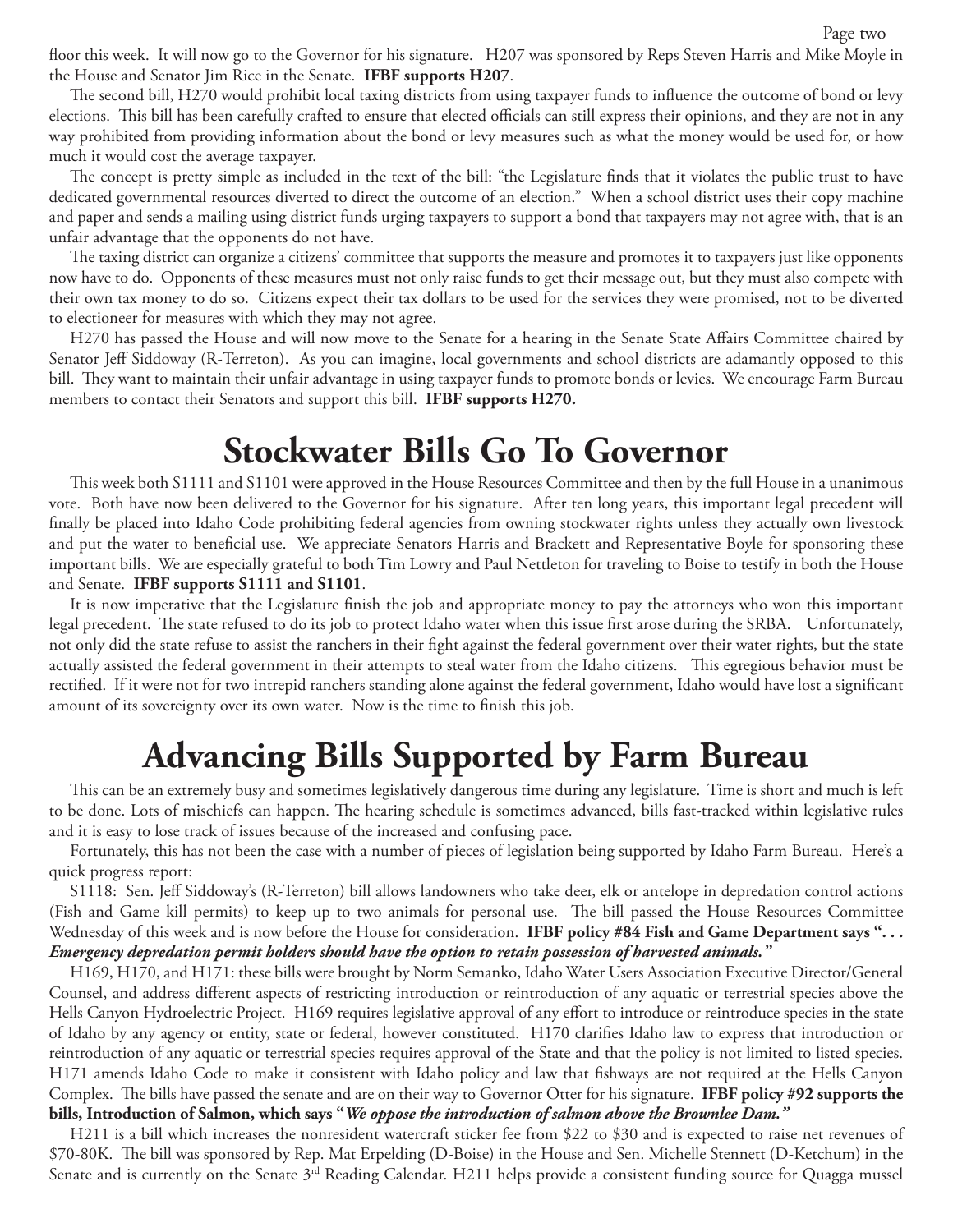inspection stations and will assist in protecting Idaho's waterways and water systems from Quagga mussel infestation. **IFBF policy #90 supports this legislation and says ". . .** *We support adequate state funding for inspections of all watercraft and other vessels to prevent the spread and infestation of Quagga/Zebra mussels in Idaho waters."*

# **New Oil and Gas Bill Introduced**

The House Ways and Means Committee approved the introduction of a new oil and gas bill on Thursday afternoon. The new bill that has not yet received a bill number is a replacement of H232, and similarly is a rewrite of the state's oil and gas laws. Comparable to the previous bill, the proposed legislation intends to protect landowners, further aid oil and gas producing counties with infrastructure maintenance, encourage competition, and increase transparency.

Some of the major differences between H232 and the new bill are as follow:

• The Governor would not be a sitting member of Oil and Gas Commission as proposed in H232; but, the commission would rather be made up by the director of the Idaho Department of Lands, a County Commissioner from an oil and gas producing county, and three technical professionals that have at least 10 years of experience in the field and who are appointed by the Governor.

• The new bill does not include some of the tax and royalty payment language that was part of the original bill. H232 stated that when tax and royalty payments are not reflective of the daily market prices, the Oil and Gas Commission would have the authority and discretion to review and set the final sales price for the purpose of royalties and taxes based on the S&P global plats rookies/northwest monthly average posed price for gas, and WTI (west Texas intermediate) for oil. The new bill does not include this authority given to the commission.

• Some adjustments have been made to the spacing requirements and will allow a gas well spacing up to 640 acres if supported by geological data.

• Reporting timelines and data have also been adjusted in the new bill.

The chairman of the House Resources Committee said that the bill will be heard on Monday afternoon at 1:30 PM. IFBF continues to closely monitor this bill.

### **Water Bill Clears the Senate**

Late Tuesday afternoon, Farm Bureau's bill H140 dealing with the State Water Plan unanimously passed the Senate. The bill directs the Idaho Board of Water Resources to notify each member of the legislature when there is a change to the State Water Plan on or before the first day of the regular session. According to the Idaho Constitution, the legislature has 60 days to accept or reject approved changes. If the legislature fails to take action prior to the end of the 60 days, the change will automatically go into effect.

H140 will now be sent to the Governor for his signature before becoming law. Idaho Farm Bureau policy #37 supports legislative approval for any change to the State Water Plan. **IFBF supports H140**

# **New Water Bill Introduced**

On Wednesday, the House Ways and Means Committee voted to introduce a water bill sponsored by Speaker of the House, Representative Scott Bedke (R-Oakley). The bill was then heard in the House Resources Committee Friday morning where it was unanimously supported and sent to the floor with a do pass recommendation.

H292 amends Idaho Code 42-202A by creating three exceptions to the mandatory permit requirement for three temporary uses of water. An explanation of those exceptions follows:

**Flood Control** – Authorization for the director to allow the diversion of water to prevent flood damage

**Recharge** – Authorization for the director to allow the use of unanticipated high flows for the purpose of ground water recharge **Remediation** – Authorization for the director to allow the use of water in response to state or federal health and safety requirements

These uses will not constitute a water right, cannot injure preexisting water rights and are not to exceed one year.

Idaho Farm Bureau Policy #40 supports the use of aquifer recharge to help prevent future flooding within the state of Idaho. **IFBF supports H292**

## **After bumpy start, \$500M transportation bill fails, \$300M bill gets "do pass"**

Thursday, S1188, a \$500,000,000 transportation bill proposed by Sen. Bert Brackett (R-Rogerson) failed in the Senate Transportation Committee on a 4-5 vote. The original bill, S1184, experienced a few "bumps in the road" (sorry, couldn't help myself) at its print hearing Wednesday in the Senate Judiciary, Rules and Administration Committee when S1184's RS (Routing Slip) and the bill's sponsor arrived after the committee had adjourned.